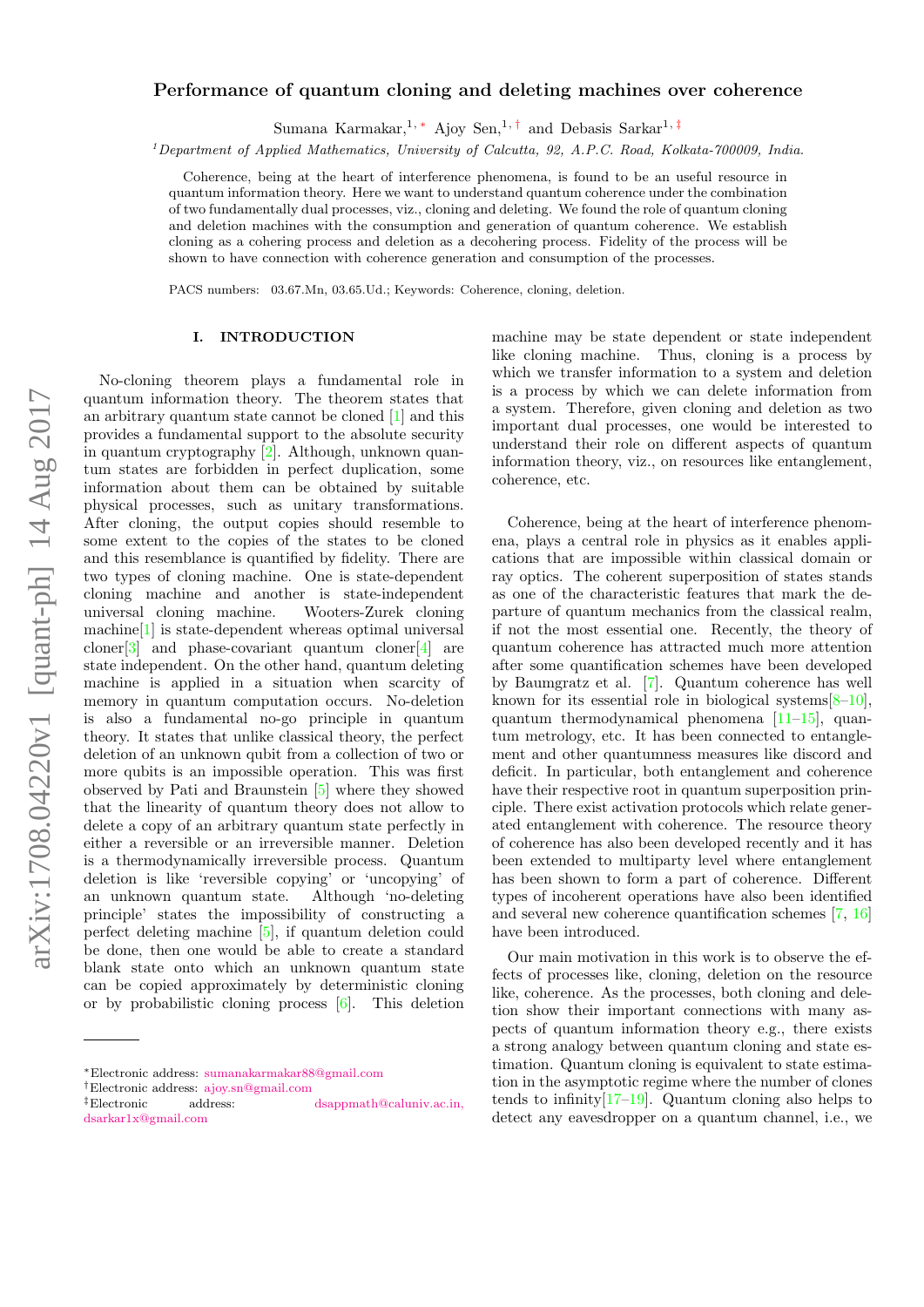could relate the security of quantum key distribution with cloning  $[20-22]$  $[20-22]$ . Thus there are strong relationships between cloning and various important information processing tasks like state estimation, quantum cryptography, etc. On the other hand, quantum correlations are useful resources for these information processing tasks. These connections between cloning and as well deletion with various information processing tasks motivate us to analyze the behavior of quantum correlations under cloning and deleting operations. Such type of analysis for few non classical correlations like entanglement, discord have already been studied [\[23\]](#page-6-16). In this work, we will study the behavior of coherence, a new signature of quantumness, under the combination of two seemingly dual quantum processes - 'cloning followed by deletion' and 'deletion followed by cloning' and we will provide performances of both the processes through quantum coherence consumption and generation and connect them with the fidelities of the processes. We will establish cloning as a cohering process and deletion as a decohering process. Our paper is organized as follows. Section I contains introduction. In section II and section III, we will discuss some background materials. Section IV and V contain our main results and section VI ended with the conclusion.

# II. QUANTUM COHERENCE

Consider a finite dimensional Hilbert space  $H$  of dimension d. For a particular basis  $\{|i\rangle\}_{i=1}^d$ , let,  $\mathcal I$  be the set of incoherent states. Mathematically, incoherent states are those states which are diagonal in the chosen basis. All incoherent density operators are of the form  $\delta = \sum_{i=1}^d \delta_i |i\rangle\langle i|$  where  $\delta_i \in [0,1]$  and  $\sum_{i=1}^d \delta_i = 1$ . Baumgratz et al. [\[7\]](#page-6-6) have formulated a set of physical requirements which should be satisfied by any valid measure  $C$  of quantum coherence.

- 1.  $C(\rho) \geq 0$  for all states  $\rho$  and equality holds iff  $\rho \in \mathcal{I}$ is incoherent.
- 2. (a) Contractivity under all the incoherent completely trace preserving(ICTP) maps  $\Phi_{ICTP}$ , i.e.,  $C(\rho) \geq C(\Phi_{ICTP}(\rho))$  where  $\Phi_{ICTP}(\rho)$  =  $\sum_{n} K_n \rho K_n^{\dagger}$  and  $\{K_n\}$  is a set of Kraus operators, which satisfies  $\sum_n K_n^{\dagger} K_n = \mathbb{I}$  with  $K_n \mathcal{I} K_n^{\dagger} \subset \mathcal{I}.$ 
	- (b) Contractivity under selective measurement on average, i.e.,  $C(\rho) \geq \sum$  $_n p_n C(\rho_n)$  where  $\rho_n =$  $K_n \rho \overline{K_n^{\dagger}}/p_n$  and  $p_n = T r(K_n \rho K_n^{\dagger})$  for any  $\{K_n\}$  such that  $\sum_n K_n^{\dagger} K_n = \mathbb{I}$  and  $K_n \mathcal{I} K_n^{\dagger} \subset$  $\mathcal{I}, \quad \forall n.$
- 3. Convexity, i.e., non-increasing under mixing of quantum states :  $\sum_{n} p_n C(\rho_n) \geq C(\sum_{n} p_n \rho_n)$  for any ensemble  $\{p_n, \rho_n\}.$

There are various ways to quantify coherence [\[7,](#page-6-6) [16,](#page-6-11) [24,](#page-6-17) [25\]](#page-6-18). Here, we will mainly use a distance based measures of coherence:-  $l_1$ -norm of coherence .  $l_1$ -norm coherence is defined in an intuitive way, via the off diagonal elements of a density matrix  $\rho$  in the reference basis,

$$
C_{l_1}(\rho) = \sum_{i \neq j} |\rho_{ij}|.
$$
 (1)

 $l_1$ -norm coherence satisfies all the properties of coherence measure.

### A. Residual coherence

In this subsection, we analyze the relationship between coherence of global system and its subsystems of a bipartite state and define a new quantity namely "residual coherence". It quantifies the coherence which is inherent to the system and can not be shared locally. Let us consider a general two qubit state,

$$
\rho_{ab} = \frac{1}{4} (I \otimes I + \sum_{i=1}^{3} x_i \sigma_i \otimes I + \sum_{i=1}^{3} y_i I \otimes \sigma_i + \sum_{i,j=1}^{3} t_{ij} \sigma_i \otimes \sigma_j).
$$
\n(2)

Now, the local and global  $l_1$ -coherence of this general state can be obtained as,

$$
C_{l_1}(\rho_{ab}) = \frac{1}{2}(\sqrt{(y_1^2 + t_{31}^2) + (y_2^2 + t_{32}^2)} +
$$
  

$$
\sqrt{(y_1^2 - t_{31}^2) + (y_2^2 - t_{32}^2)} + \sqrt{(x_1^2 + t_{13}^2) + (x_2^2 + t_{23}^2)} +
$$
  

$$
\sqrt{(x_1^2 - t_{13}^2) + (x_2^2 - t_{23}^2)} + \sqrt{(t_{11}^2 + t_{22}^2) + (t_{12}^2 - t_{21}^2)} +
$$
  

$$
\sqrt{(t_{11}^2 - t_{22}^2) + (t_{12}^2 + t_{21}^2))},
$$
  

$$
C_{l_1}(\rho_a) = \sqrt{x_1^2 + x_2^2},
$$
  

$$
C_{l_1}(\rho_b) = \sqrt{y_1^2 + y_2^2}.
$$

Some simple calculation reveals that for such arbitrary two qubit state,  $C_{l_1}(\rho_{ab}) \geq C_{l_1}(\rho_a) + C_{l_1}(\rho_b)$ . Thus, the quantity  $C_{l_1}(\rho_{ab}) - C_{l_1}(\rho_a) - C_{l_1}(\rho_b)$  serves as a bona fide measure of 'residual  $l_1$ -coherence' or simply 'residual coherence' and we will denote it by  $\delta_{l_1}(\rho_{ab})$ .

# <span id="page-1-0"></span>III. QUANTUM CLONING AND DELETION

Before going to provide role of two seemingly different quantum processes, quantum cloning and deletion, with the consumption and generation of quantum coherence, we will first briefly describe different types quantum cloning and deletion machines.

## A. Universal quantum cloner

We start with general form of cloning transformation U on the Hilbert space  $\mathcal{H}^2 \otimes \mathcal{H}^2 \otimes \mathcal{H}^x$ , where x is the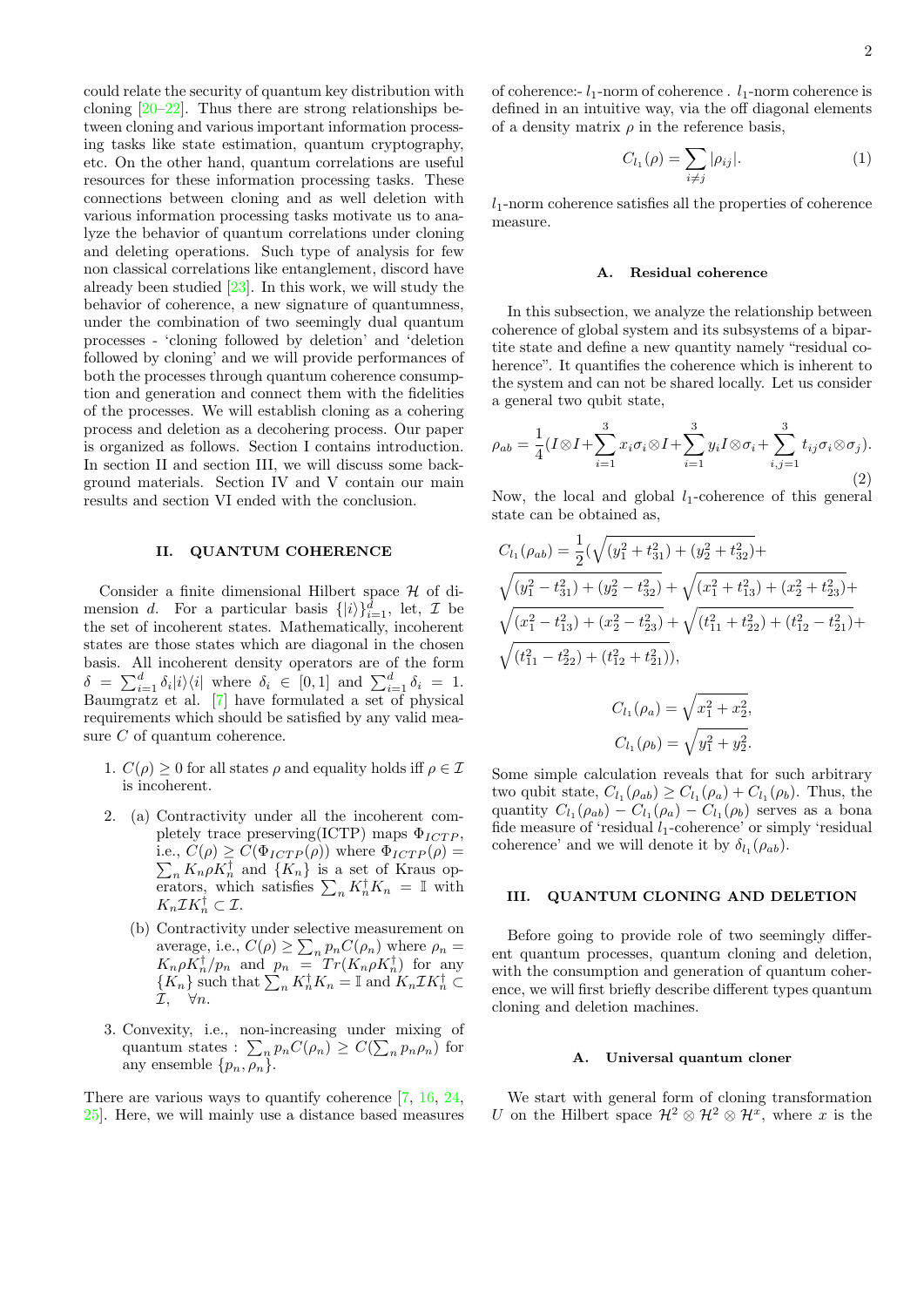<span id="page-2-1"></span>
$$
U|0\rangle_a|0\rangle_b|X\rangle_x = \hat{a}|00\rangle_{ab}|A\rangle_x + b_1|01\rangle_{ab}|B_1\rangle_x + b_2|10\rangle_{ab}|B_2\rangle_x + c|11\rangle_{ab}|C\rangle_x,
$$
  

$$
U|1\rangle_a|0\rangle_b|X\rangle_x = \tilde{a}|00\rangle_{ab}|\tilde{A}\rangle_x + \tilde{b_1}|01\rangle_{ab}|\tilde{B_1}\rangle_x + \tilde{b_2}|10\rangle_{ab}|\tilde{B_2}\rangle_x + \tilde{c}|11\rangle_{ab}|\tilde{C}\rangle_x
$$
 (3)

 $|X\rangle$  is the initial state of ancilla and  $A, B_i, C...$  refers to output ancilla states. Orthogonality condition is not imposed on  $|A\rangle, |B_i\rangle$  and only they have to satisfy normality condition. We consider the coefficients  $\hat{a}, b_i, c, ...$ are in general complex and consider their free phases as  $\hat{a} = |\hat{a}|e^{i\delta_{\hat{a}}}, b_i = |b_i|e^{i\delta_{b_i}}, c = |c|e^{i\delta_{c}}$  and similar for other coefficients such that  $|\hat{a}| = |\tilde{\hat{a}}|, |b_i| = |\tilde{b}_i|, |c| = |\tilde{c}|.$ These coefficients satisfy the normalization conditions  $|\hat{a}|^2 + |b_1|^2 + |b_2|^2 + |c|^2 = 1$  and  $|\tilde{\hat{a}}|^2 + |\tilde{b_1}|^2 + |\tilde{b_2}|^2 + |\tilde{c}|^2 = 1$ . If we want to clone an unknown state  $|\psi\rangle = \alpha|0\rangle + \beta|1\rangle$ , where  $\alpha, \beta$  satisfy the relation  $|\alpha|^2 + |\beta|^2 = 1$ , an isotropic universal symmetric quantum cloner must fulfill the conditions (1)  $\rho_a = \rho_b$  (symmetry), (2a)  $\vec{s}_a = \eta_{\psi} \vec{s}_{\psi}$  (orientation invariance of Bloch vector) and (2b) Fidelity  $F = \text{Tr}(\rho_{\psi}\rho_1) = \frac{1}{2}(1 + \eta_{\psi}) = \text{constant}$ , where  $\rho_a, \rho_b$  are the reduced local output states and  $\vec{s}_a, \vec{s}_\psi$  are Bloch vectors corresponding to the states  $\rho_a, |\psi\rangle\langle\psi|$ . The explicit form of reduction factor  $\eta$  and fidelity  $F$  are

$$
\eta = \eta_{\psi} = |\hat{a}|^2 - |c|^2, F = \frac{1}{2}(1 + \eta).
$$

In our work, we will consider in particular two state independent isotropic and symmetric quantum cloners: optimal universal quantum cloner and phase covariant quantum cloner.

a. Optimal universal quantum cloner: The optimal universal quantum cloning machine(OUQC) was introduced by Bruss et.al. [\[3\]](#page-6-2). The action of this machine is given by the following transformation

$$
U|0\rangle_a|0\rangle_b|X\rangle_x = \sqrt{\frac{2}{3}}e^{i\delta_{\hat{a}}}|00\rangle_{ab}|A\rangle_x + \sqrt{\frac{1}{6}}e^{i\delta_{\hat{a}}}|01\rangle_{ab} + |10\rangle_{ab})|A_{\perp}\rangle_x,
$$
  
\n
$$
U|1\rangle_a|0\rangle_b|X\rangle_x = \sqrt{\frac{2}{3}}e^{i\delta_{\hat{a}}}|11\rangle_{ab}|A_{\perp}\rangle_x + \sqrt{\frac{1}{6}}e^{i\delta_{\hat{a}}}|01\rangle_{ab} + |10\rangle_{ab})|A\rangle_x,
$$
\n(4)

with  $\langle A|A_{\perp}\rangle = 0$ . a, b and x denote qubits corresponding to the input-state, blank state and machine state respectively. This is an input state independent  $1 \rightarrow 2$ quantum cloner with optimal cloning fidelity  $\frac{5}{6}$ .

b. **Phase-covariant cloner:** The phase covariant cloner was introduced by Bruss et al. in [\[4\]](#page-6-3). The action of this cloner is described by the following operation

$$
U|0\rangle_{a}|0\rangle_{b}|X\rangle_{x} = \left(\frac{1}{2} + \sqrt{\frac{1}{8}}\right)|00\rangle_{ab}|0\rangle_{x} + \sqrt{\frac{1}{8}}(|01\rangle_{ab} + |10\rangle_{ab})|1\rangle_{x} + \left(\frac{1}{2} - \sqrt{\frac{1}{8}}\right)|11\rangle_{ab}|0\rangle_{x},
$$
  
\n
$$
U|1\rangle_{a}|0\rangle_{b}|X\rangle_{x} = \left(\frac{1}{2} + \sqrt{\frac{1}{8}}\right)|11\rangle_{ab}|1\rangle_{x} + \sqrt{\frac{1}{8}}(|10\rangle_{ab} + |01\rangle_{ab})|0\rangle_{x} + \left(\frac{1}{2} - \sqrt{\frac{1}{8}}\right)|00\rangle_{ab}|1\rangle_{x}.
$$
\n
$$
(5)
$$

This transformations are optimal for a restricted class of input states of the form  $|\psi\rangle_{\phi} = \frac{1}{\sqrt{2}}$  $\frac{1}{2}(|0\rangle + e^{i\phi}|1\rangle)$ , where  $\phi \in [0, 2\pi]$ . But in context of physical implementation, this restriction of input states is well motivated because all existing quantum cryptography experiments were done using the states that are on the equator, rather than the states that span the whole Bloch sphere.

### B. Deleting Machine

The complementary to the 'quantum no-cloning theorem' is the 'quantum no-deleting' principle [\[5\]](#page-6-4). It states that linearity of quantum theory forbids deletion of one unknown quantum state against a copy in either a reversible or an irreversible manner. Here we consider the PB-deleting machine defined by Pati et al. in [\[5\]](#page-6-4). Let us consider a qubit pure state  $|\psi\rangle$  as our initial state.

<span id="page-2-0"></span>
$$
|\psi\rangle = \alpha|0\rangle + \beta|1\rangle, \tag{6}
$$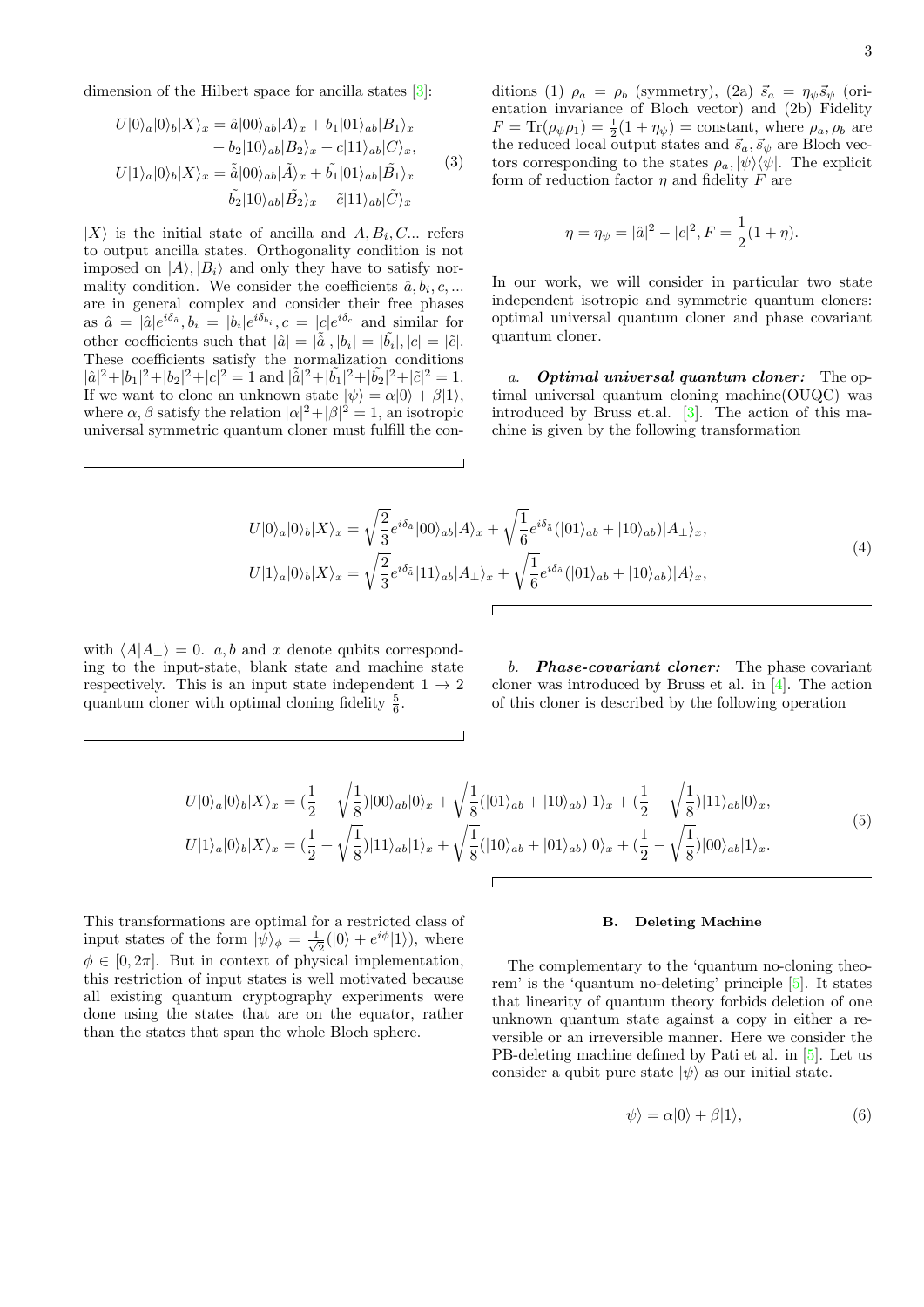where  $\alpha, \beta$  satisfy  $|\alpha|^2 + |\beta|^2 = 1$ . The N copies of qubit [\(6\)](#page-2-0) can be written as

$$
|\psi\rangle^{\otimes N} = \alpha^N |0\rangle^{\otimes N} + \beta^N |1\rangle^{\otimes N} + \sum_{k=1}^{N-1} f_k(\alpha, \beta)|k\rangle,
$$

where  $|k\rangle$ 's are  $(N-1)$  orthogonal bit string states living in symmetric subspace.

This  $N-to-M$  quantum deleting machine for orthogonal qubits is defined by

$$
|0\rangle^{\otimes N}|X\rangle \to |0\rangle^{\otimes M}|\Sigma\rangle^{\otimes (N-M)}|X_0\rangle, |1\rangle^{\otimes N}|X\rangle \to |1\rangle^{\otimes M}|\Sigma\rangle^{\otimes (N-M)}|X_1\rangle, \tag{7}
$$
  

$$
|k\rangle|X\rangle \to |k'\rangle
$$

where  $|\Sigma\rangle$  is the blank state and  $|k'\rangle$  is the final state of symmetric N qubits and ancilla.

# IV. CLONING FOLLOWED BY DELETION

We consider a quantum process (ref. FIG  $(1a)$ ) in which a system undergoes cloning operation and then deletion operation on the output system. The input state  $\rho_{ab}^{in}=|\psi\rangle_a\langle\psi|\otimes|0\rangle_b\langle0|$  is acted on by the cloning machine [\(3\)](#page-2-1). The output cloned state is given by (ref. Appendix [A\)](#page-7-0)

<span id="page-3-2"></span>
$$
\rho_{ab}^{clone} = \sum_{i,j,k,l=0}^{1} p_{ij,kl} |ij\rangle\langle kl|.
$$
 (8)

The coherence of the input state and the cloned states,

<span id="page-3-1"></span><span id="page-3-0"></span>

FIG. 1: Fig( $1a$ ) describes the cloning process followed by deletion and  $\text{Fig}(1b)$  $\text{Fig}(1b)$  describes the deletion process followed by cloning.

corresponding to the global and local systems are of the form

$$
C_{l_1}(\rho_{ab}^{in}) = 2|\alpha\beta|,
$$
  
\n
$$
C_{l_1}(\rho_a^{in}) = 2|\alpha\beta|,
$$
  
\n
$$
C_{l_1}(\rho_b^{in}) = 0
$$
\n(9)

The initial residual coherence is zero. But after cloning operation the local and global coherence become,

$$
C_{l_1}(\rho_{ab}^{clone}) = 2(|p_{00,01}| + |p_{00,10}| + |p_{00,11}| + |p_{01,11}| + |p_{01,10}| + |p_{01,11}|)
$$
  
\n
$$
C_{l_1}(\rho_a^{clone}) = 2(|p_{00,10} + p_{01,11}|) = \eta |\alpha \beta|,
$$
  
\n
$$
C_{l_1}(\rho_b^{clone}) = 2(|p_{00,01} + p_{10,11}|) = \eta |\alpha \beta|.
$$
\n(10)

Corresponding to the optimal cloner, coherence of the global and local systems can be obtained as,

$$
C_{l_1}^{oc}(\rho_{ab}^{clone}) = \frac{8}{3} |\alpha \beta| + \frac{1}{3},
$$
  
\n
$$
C_{l_1}^{oc}(\rho_a^{clone}) = C_{l_1}(\rho_b^{clone}) = \frac{4}{3} |\alpha \beta|,
$$
\n(11)

Hence residual coherence  $\delta_{l_1}^{oc}(\rho_{ab}^{clone}) = \frac{1}{3}$  and the similar quantities for phase covariant cloning operation are

$$
C_{l_1}^{pc}(\rho_{ab}^{clone}) = 2\sqrt{2}|\alpha\beta| + \frac{1}{2},
$$
  
\n
$$
C_{l_1}^{pc}(\rho_a^{clone}) = C_{l_1}(\rho_b^{clone}) = \sqrt{2}|\alpha\beta|.
$$
\n(12)

Hence residual coherence  $\delta_{l_1}^{pc}(\rho_{ab}^{clone}) = \frac{1}{2}$ . Therefore, after cloning operation residual coherence increases and freezes to a certain level independent of the initial state. However, phase covariant cloner generates much residual coherence than optimal cloner. From the expression of residual coherence, it is evident that due to consideration of symmetric cloner the residual coherence is independent of the input states.

Now a state dependent deleting operation is applied on imperfectly cloned copies  $(8)$ . The action of the deleting machine is given by the following unitary operations  $([5]),$  $([5]),$  $([5]),$ 

$$
|00\rangle_{ab}|A\rangle_{x} \rightarrow |00\rangle_{ab}|A_{0}\rangle_{x}
$$
  
\n
$$
|00\rangle_{ab}|\tilde{C}\rangle_{x} \rightarrow |00\rangle_{ab}|A_{1}\rangle_{x}
$$
  
\n
$$
|11\rangle_{ab}|\tilde{A}\rangle_{x} \rightarrow |10\rangle_{ab}|A_{2}\rangle_{x}
$$
  
\n
$$
|11\rangle_{ab}|C\rangle_{x} \rightarrow |10\rangle_{ab}|A_{3}\rangle_{x}
$$
  
\n
$$
|01\rangle_{ab}|B_{1}\rangle_{x} \rightarrow |01\rangle_{ab}|B_{1}\rangle_{x}
$$
  
\n
$$
|10\rangle_{ab}|B_{2}\rangle_{x} \rightarrow |10\rangle_{ab}|B_{2}\rangle_{x}
$$
  
\n
$$
|01\rangle_{ab}|\tilde{B}_{2}\rangle_{x} \rightarrow |01\rangle_{ab}|\tilde{B}_{2}\rangle_{x}
$$
  
\n
$$
|10\rangle_{ab}|\tilde{B}_{1}\rangle_{x} \rightarrow |10\rangle_{ab}|\tilde{B}_{1}\rangle_{x}
$$

The imperfectly deleted state is given by, (refer Appendix [A\)](#page-7-0)

<span id="page-3-3"></span>
$$
\rho_{ab}^{c \to d} = r_{00,00}|00\rangle\langle00| + r_{01,01}|01\rangle\langle01| + r_{10,10}|10\rangle\langle10| + r_{00,01}|00\rangle\langle01| + r_{00,10}|00\rangle\langle10| + r_{01,00}|01\rangle\langle00| + r_{01,10}|01\rangle\langle10| + r_{10,00}|10\rangle\langle00| + r_{10,01}|10\rangle\langle01|.
$$

(14)

Coherence of this output state is given by,

$$
C_{l_1}(\rho_{ab}^{c \to d}) = 2(|r_{00,01}| + |r_{00,10}| + |r_{10,01}|),
$$
  
\n
$$
C_{l_1}(\rho_a^{c \to d}) = 2|r_{00,10}|,
$$
  
\n
$$
C_{l_1}(\rho_b^{c \to d}) = 2|r_{00,01}|.
$$
\n(15)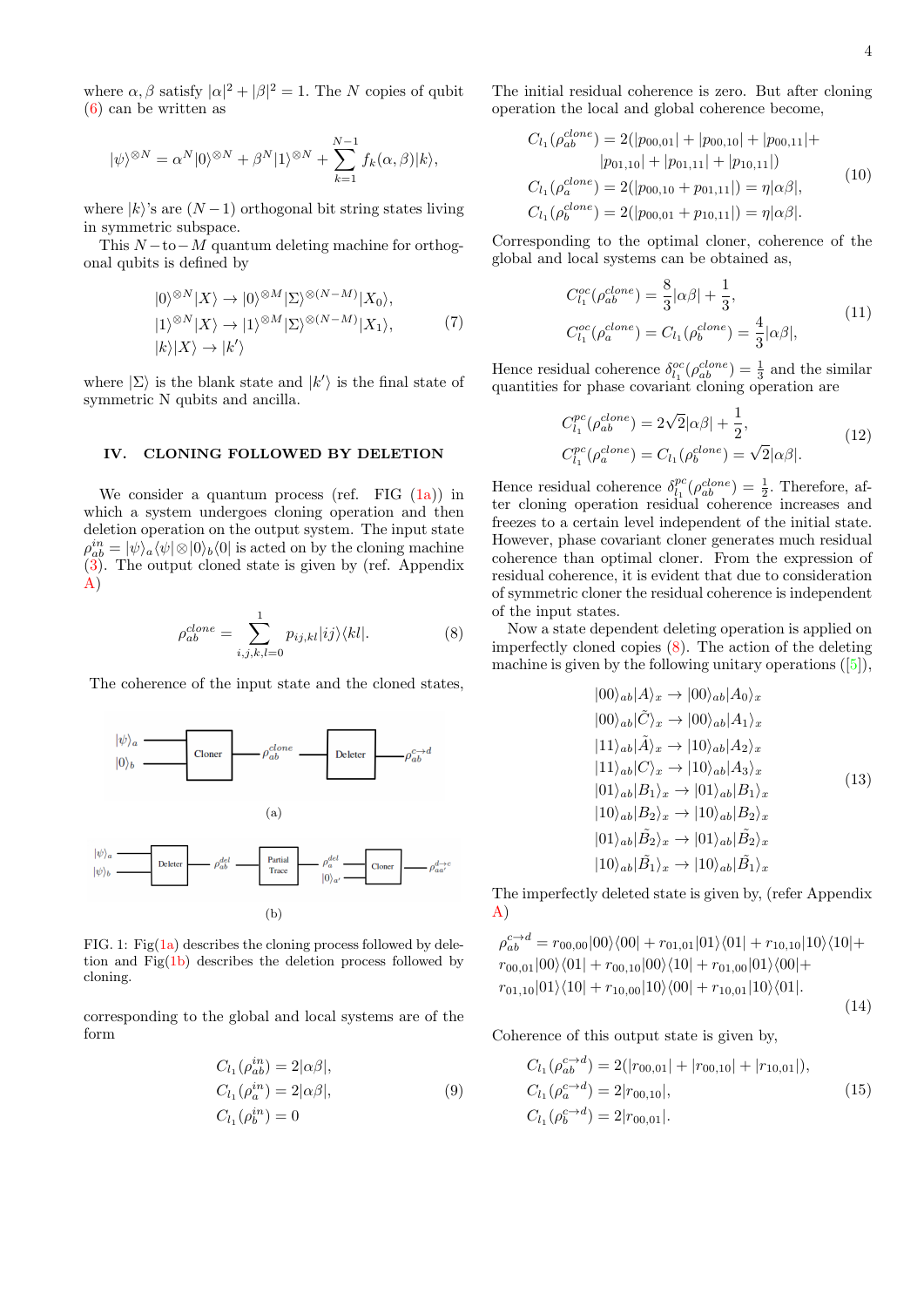It reveals that the residual coherence of the output deleted system is non-zero. Corresponding to the optimal cloner and phase covariant cloner the above quantities can be explicitly written as,

$$
C_{l_1}^{oc}(\rho_{ab}^{c\to d}) = \frac{1}{3},
$$
  
\n
$$
C_{l_1}^{oc}(\rho_a^{c\to d}) = C_{l_1}(\rho_b^{c\to d}) = 0,
$$
  
\n
$$
\Rightarrow \delta_{l_1}^{oc}(\rho_{ab}^{c\to d}) = \frac{1}{3},
$$
\n(16)

$$
C_{l_1}^{pc}(\rho_{ab}^{c\to d}) = \frac{1}{4},
$$
  
\n
$$
C_{l_1}^{pc}(\rho_a^{c\to d}) = C_{l_1}(\rho_b^{c\to d}) = 0,
$$
  
\n
$$
\Rightarrow \delta_{l_1}^{pc}(\rho_{ab}^{c\to d}) = \frac{1}{4}.
$$
\n(17)

It is evident that the cloning operation increases coherence of the blank part,( i.e., the local system of b) and global system  $\rho_{ab}$  but decreases coherence of the system to be copied, i.e., local system of a. However, the global increment is greater than the total local increment (i.e., increment in subsystem b - decay in subsystem a), i.e., cloning is a coherence generating process. The generated coherence in the cloning process is greater in phase covariant cloner than optimal cloner. On the other hand, deletion decreases the coherence in both the local subsystems and global system. Thus, deletion is a decohering process. After deletion, relation between global decay and total local decay depends on the initial cloning machine. In optimal cloner, global decay is same as total local decay but in phase covariant cloner global decay is greater than total local decay. The fact indicates that global coherence is not merely distributed among subsystems. This phenomenon occurs due to the presence of more information in phase covariant cloning transformation than optimal cloning transformation. We also observe that the cloning operation increases the residual coherence but under the deletion operation it either remains constant or is decreased.

The amount of consumption or generation of coherence in this whole process is given by the difference between the amount of coherence of final output state and amount of coherence of initial input state. We denote this difference as  $\Delta C^{c \to d} = C_{l_1}(\rho_{ab}^{c \to d}) - C_{l_1}(\rho_{ab}^{in})$ . We also denote the difference between the amount of residual coherence of final output and initial input states as  $\Delta \delta^{c \to d} = \delta_{l_1} (\rho_{ab}^{c \to d}) - \delta_{l_1} (\rho_{ab}^{in})$ . These two quantities for optimal cloner and phase covariant cloner are respectively

$$
\Delta C_{oc}^{c \to d} = \frac{1}{3} - 2|\alpha \beta|,
$$
  
\n
$$
\Delta \delta_{oc}^{c \to d} = \frac{1}{3},
$$
  
\n
$$
\Delta C_{pc}^{c \to d} = \frac{1}{4} - 2|\alpha \beta|,
$$
  
\n
$$
\Delta \delta_{oc}^{c \to d} = \frac{1}{4}.
$$
\n(18)



<span id="page-4-0"></span>FIG. 2: Fidelity(blue), residual coherence difference(green), coherence difference(magenta) w.r.t state parameter |β| for optimal cloner (solid lines) and phase covariant cloner(dashed lines) in cloning followed by deletion process. Coherence consumption and generation during the process are evident from the figure. While the residual coherence remains fixed throughout the process, fidelity and coherence difference show similar monotonic behavior.

In the whole process, for optimal cloner, coherence is consumed when  $0.169102 < |\beta| < 0.985598$  and for phase covariant cloner, coherence consumption occurs for the states with  $0.126004 \leq |\beta| \leq 0.99203$ . For rest of the range of  $|\beta|$  coherence generation occurs (refer Fig. [2\)](#page-4-0). The fidelity of this process is the overlap of the final output state  $\rho_{ab}^{c \to d}$  with the initial state  $\rho_{ab}^{in}$  and for optimal cloner the fidelity is given by

$$
F_{oc}^{c\to d}=\frac{2}{3}(1-2|\alpha\beta|^2)+\frac{1}{6}|\beta|^2
$$

whereas for phase covariant cloner, it is given by

$$
F_{pc}^{c \to d} = \frac{1}{8\sqrt{2}} (4 + 3\sqrt{2} - 16|\alpha\beta|^2).
$$

We have the following the bounds :  $\frac{79}{192} \leq F_{oc}^{c \to d} \leq \frac{5}{6}$  and  $\frac{3}{8} \leq F_{pc}^{c \to d} \leq \frac{4+3\sqrt{2}}{8\sqrt{2}}$  $\frac{+3\sqrt{2}}{8\sqrt{2}}.$ 

# V. DELETION FOLLOWED BY CLONING

Next, we consider the scenario (ref. FIG  $(1b)$ ) where we will first perform deletion operation and then the cloning operation on the outcome state. This process is just the reversal of the previous procedure [\(III\)](#page-1-0). We take two copies of the pure state  $|\psi\rangle$  as the initial state of this process.

$$
\rho_{ab}^0 = |\psi\rangle_a \langle \psi| \otimes |\psi\rangle_b \langle \psi|,\tag{19}
$$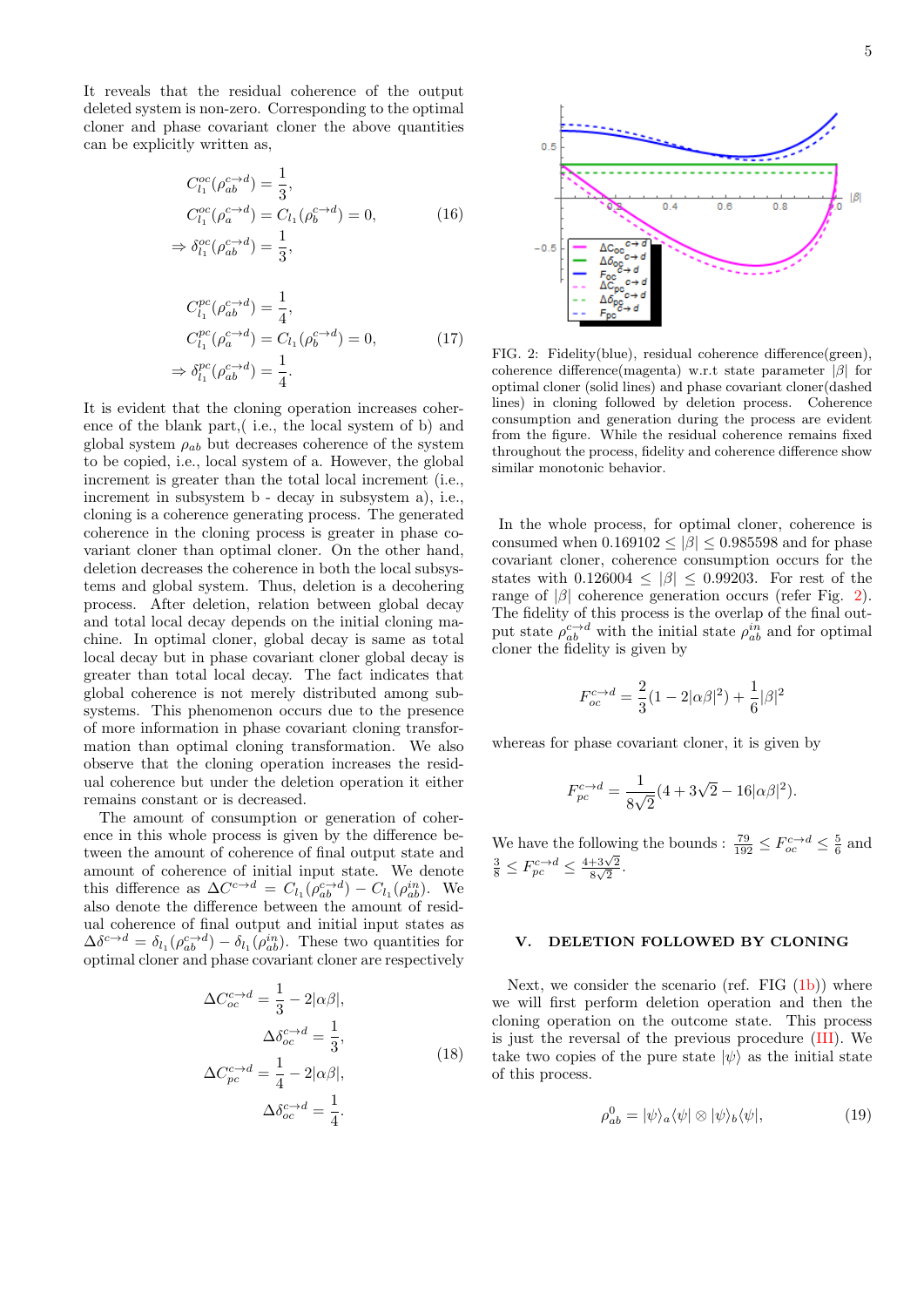and the following state dependent deleting operation[\[5\]](#page-6-4) is applied on it,

<span id="page-5-0"></span>
$$
\begin{aligned} |00\rangle_{ab}|A\rangle_x &\rightarrow |00\rangle_{ab}|Q_0\rangle_x, \\ |11\rangle_{ab}|A\rangle_x &\rightarrow |10\rangle_{ab}|Q_1\rangle_x, \\ (|01\rangle_{ab} + |10\rangle_{ab})|A\rangle_x &\rightarrow (|01\rangle_{ab} + |10\rangle_{ab})|A\rangle_x, \end{aligned} \tag{20}
$$

where  $\langle Q_i | Q_j \rangle = 0$ . Applying deleting machine [\(20\)](#page-5-0) on  $\rho_{ab}^0$ , we get the imperfectly deleted copies,

$$
\rho_{ab}^{del} = \alpha^4 |00\rangle_{ab} \langle 00| + \beta^4 |10\rangle_{ab} \langle 10| + 2\alpha^2 \beta^2 |\psi^+\rangle_{ab} \langle \psi^+|.
$$
\n(21)

The fidelity of deleted copies is given by  $F_1 = 1 - |\alpha\beta|^2$ . Global and local coherence of the initial and the deleted copies can be obtained as,

$$
C_{l_1}(\rho_{ab}^0) = 4|\alpha\beta|(1 + |\alpha\beta|),
$$
  
\n
$$
C_{l_1}(\rho_a^0) = C_{l_1}(\rho_b^0) = 2|\alpha\beta|,
$$
  
\n
$$
\Rightarrow \delta_{l_1}(\rho_{ab}^0) = 4|\alpha\beta|^2
$$
  
\n
$$
C_{l_1}(\rho_{ab}^{del}) = 2|\alpha\beta|^2,
$$
  
\n
$$
C_{l_1}(\rho_{ab}^{del}) = C_{l_1}(\rho_b^{del}) = 0,
$$
  
\n
$$
\Rightarrow \delta_{l_1}(\rho_{ab}^{del}) = 2|\alpha\beta|^2.
$$
\n(22)

Hence the deletion operation decreases the coherence of the global as well as local systems. Next, the system undergoes general quantum cloning operation. The cloning operation can be applied both on the reduced states  $\rho_a^{del}$ and  $\rho_b^{del}$ . We consider  $|0\rangle_{a'}$  and  $|0\rangle_{b'}$  as the blank states for subsystems  $a$  and  $b$  respectively. Corresponding to the reduced states  $\rho_a^{del}$  and  $\rho_b^{del}$ , we get two cloned output states,(ref. Appendix [A\)](#page-7-0)

$$
\rho_{aa'}^{d \to c} = \sum_{i,j,k,l=0}^{1} m_{ij,kl} |ij\rangle\langle kl|,
$$
  

$$
\rho_{bb'}^{d \to c} = \sum_{i,j,k,l=0}^{1} n_{ij,kl} |ij\rangle\langle kl|.
$$
 (23)

<span id="page-5-1"></span>Coherence of the final states corresponding to two different initial states can be written as

$$
C_{l_1}(\rho_{aa'}^{d\rightarrow c}) = 2(|m_{00,01}| + |m_{00,10}| + |m_{00,11}| + |m_{01,10}| + |m_{10,11}|),
$$
  
\n
$$
|m_{01,11}| + |m_{10,11}|),
$$

$$
C_{l_1}(\rho_a^{d \to c}) = C_{l_1}(\rho_{a'}^{d \to c}) = 0;
$$
\n(24)

and

$$
C_{l_1}(\rho_{bb'}^{d\to c}) = 2(|n_{00,01}| + |n_{00,10}| + |n_{00,11}| + |n_{01,10}| + |n_{01,11}|),
$$
  
\n
$$
C_{l_1}(\rho_b^{d\to c}) = C_{l_1}(\rho_{b'}^{d\to c}) = 0.
$$
\n(25)

Above quantities for the optimal cloner and phase covariant cloner are respectively

$$
C_{l_1}^{oc}(\rho_{a\dot{a}}^{d\to c}) = C_{l_1}(\rho_{b\dot{b}}^{d\to c}) = \frac{1}{3},
$$
  
\n
$$
C_{l_1}^{oc}(\rho_a^{d\to c}) = C_{l_1}(\rho_b^{d\to c}) = 0,
$$
  
\n
$$
\Rightarrow \delta_{l_1}^{oc}(\rho_{a\dot{a}}^{d\to c}) = \frac{1}{3};
$$
  
\n
$$
C_{l_1}^{pc}(\rho_{a\dot{a}}^{d\to c}) = C_{l_1}(\rho_{b\dot{b}}^{d\to c}) = \frac{1}{2},
$$
  
\n
$$
C_{l_1}^{pc}(\rho_a^{d\to c}) = C_{l_1}(\rho_b^{d\to c}) = 0,
$$
  
\n
$$
\Rightarrow \delta_{l_1}^{pc}(\rho_{a\dot{a}}^{d\to c}) = \frac{1}{2}.
$$
  
\n(26)

Initially, after deletion, coherence of both global and local systems decreases and the global decay is greater than total local decay. This deleting machine produces zero coherence in subsystems but positive coherence in global system. Cloning can not change the coherence in subsystems but freezes the global coherence. The coherence after optimal cloning operation is not greater than the coherence of deleted copy in whole range of state parameter but for phase covariant cloner it is greater in the whole range. The residual coherence in phase covariant cloner is greater than that in optimal cloner.

The fidelity of this process for optimal and phase covariant cloner are given by as follows

$$
F_{oc}^{d \to c} = \frac{2}{3} (1 - 2|\alpha \beta|^2),
$$

and

$$
F_{pc}^{d \to c} = \frac{1}{8\sqrt{2}} (3\sqrt{2} + 4 - (16 - 2\sqrt{2})|\alpha\beta|^2).
$$

Similar to the first process, the difference between the amount of coherence of the final output state  $\rho_{aa'}^{d\rightarrow c}$  and the amount of coherence of the initial input state  $\rho_{ab}^0$  has been denoted as  $\Delta C^{d\rightarrow c}$ . Similarly the difference between the amount of residual coherence of the final and initial states has been denoted by  $\Delta \delta^{d\rightarrow c}$ . The explicit expressions of these two types of differences for optimal cloner and phase covariant cloner are given by

$$
\Delta C_{oc}^{d\to c} = \frac{1}{3} - 4|\alpha\beta|(1 + |\alpha\beta|),
$$

$$
\Delta \delta_{oc}^{d\to c} = \frac{1}{3} - 4|\alpha\beta|^2,
$$

$$
\Delta C_{pc}^{d\to c} = \frac{1}{2} - 4|\alpha\beta|(1 + |\alpha\beta|),
$$

$$
\Delta \delta_{pc}^{d\to c} = \frac{1}{2} - 4|\alpha\beta|^2.
$$
(27)

In the whole process, for optimal cloner, coherence is consumed for the states with  $0.077758 \le |\beta| \le 0.996986$ and for phase covariant cloner, coherence consumption occurs for the states with  $0.113098 < |\beta| < 0.993584$ (refer Fig. [3\)](#page-6-19). Coherence generation occurs in rest of the range of  $|\beta|$ .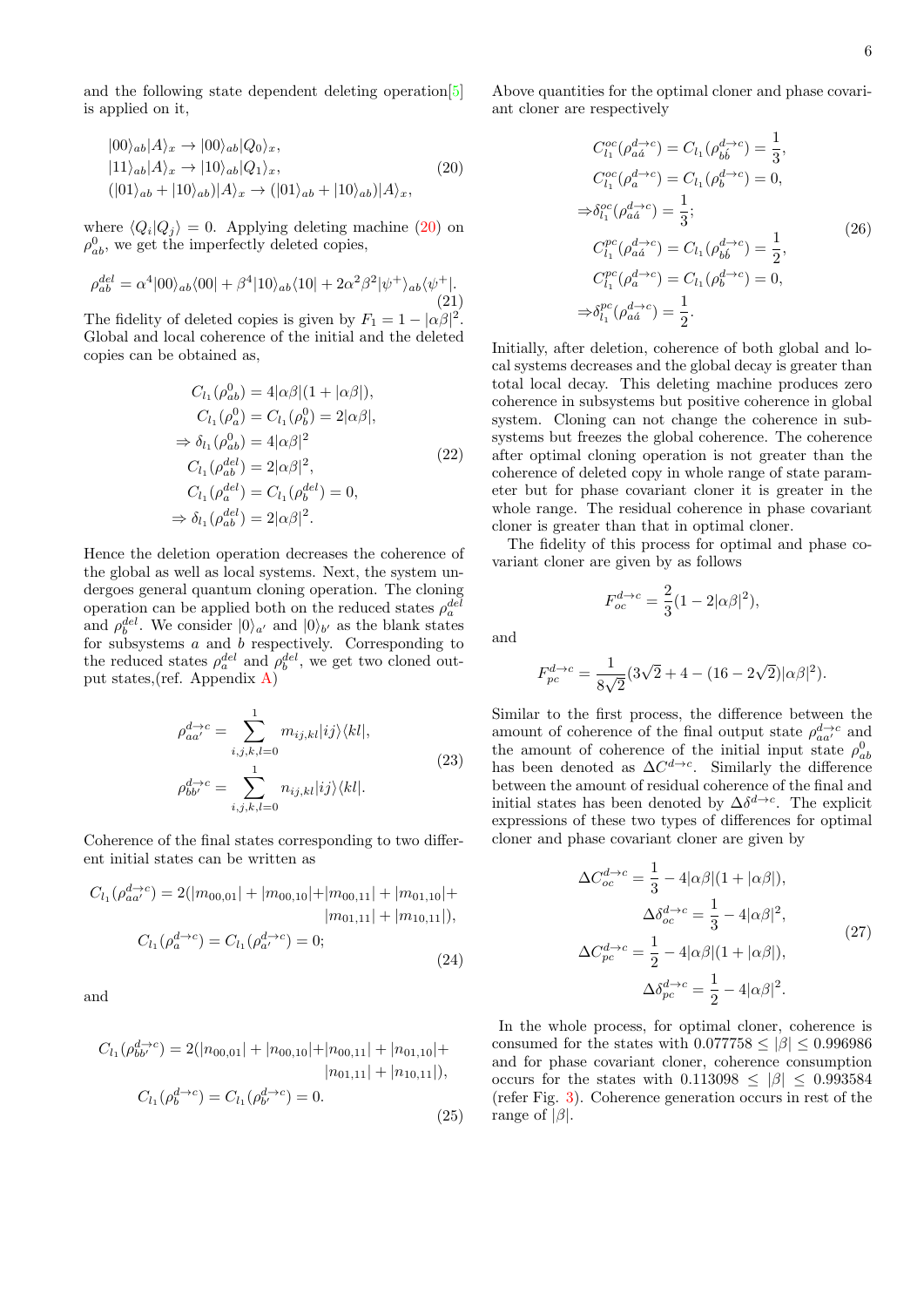

<span id="page-6-19"></span>FIG. 3: Fidelity(blue), residual coherence difference(green), coherence difference(magenta) w.r.t state parameter |β| for optimal cloner (solid lines) and phase covariant cloner(dashed lines) in deletion followed by cloning process. Coherence consumption and generation are evident in the process. Both the residual coherence and fidelity have similar proportional behavior to coherence difference. Coherence consumption decreases the fidelity whereas the generation indicates fidelity enhancement.

# VI. CONCLUSION

In this paper we have analyzed  $l_1$ -norm coherence under two quantum processes- cloning followed by deletion and deletion followed by cloning. We have observed that under cloning, coherence of cloned subsystem decreases but coherence of blank subsystem and global system increase. Again global increment of coherence is greater than total local increment, i.e., cloning is basically a coherence generating process. On the other hand, deletion decreases coherence in both subsystems and global system, i.e., deletion is decohering process. On the other side, cloning increases the residual coherence but deletion decreases it. Thus the performance of cloning and deletion with coherence consumption and generation is established. Even the fidelities of the processes have similar monotonic behavior with the generation or consumption of coherence through each process. We hope our results will enable to find new insight to understand quantum coherence as an important resource.

### Acknowledgments

The author S. Karmakar acknowledges the financial support from UGC, India. The author A.Sen acknowledges NBHM, DAE India and the author D. Sarkar acknowledges SERB, DST India and DSA-SAP for financial support.

- <span id="page-6-0"></span>[1] W. K. Wootters and W. H. Zurek, Nature 299, 802-803 (1982).
- <span id="page-6-1"></span>[2] V Buzek and M Hillery, Phys. Rev. A 54 1844-1852 (1996).
- <span id="page-6-2"></span>[3] D. Bruss, D. P. DiVincenzo, A. Ekert, C. A. Fuchs, C. Macchiavello and J. A. Smolin, Phys. Rev. A, 57, 2368- 2378 (1998).
- <span id="page-6-3"></span>[4] D. Bruss, M. Cinchetti, G. M. D'Ariano and C. Macchiavello, Phys. Rev. A, 62, 012302 (2000).
- <span id="page-6-4"></span>[5] A. K. Pati and S. L. Braunstein, Nature 404, 164-165 (2000).
- <span id="page-6-5"></span> $[6]$  A. K. Pati, Phys. Rev. Lett. 83, 2849-2852 (1999).
- <span id="page-6-6"></span>[7] T. Baumgratz, M. Cramer and M. B. Plenio, Phys. Rev. Lett. 113, 140401 (2014).
- <span id="page-6-7"></span>[8] S. Lloyd, J. Phys.: Conf. Series 302, 012037 (2011).
- [9] C. -M. Li, N. Lambert, Y. -N. Chen, G. -Y. Chen and F. Nori, Sci. Rep. 2, 885 (2012).
- <span id="page-6-8"></span>[10] S. F. Huelga and M. B. Plenio, Contemp. Phys. **54**, 181-207 (2013).
- <span id="page-6-9"></span>[11] P. Skrzypczyk, A. J. Short and S. Popescu, Nature Communications 5, 4185 (2014).
- [12] J. Aberg, Phys. Rev. Lett.  $113$ ,  $150402$  (2014).
- [13] M. Lostaglio, D. Jennings and T. Rudolph, Nat. Commun. 6, 6383 (2015).
- [14] M. Lostaglio, K. Korzekwa, D. Jennings and T. Rudolph, Phys. Rev. X 5, 021001 (2015).
- <span id="page-6-10"></span>[15] K. Korzekwa, M. Lostaglio, J. Oppenheim and D. Jennings, New J. Phys, 18, 023045 (2016).
- <span id="page-6-11"></span>[16] D. Girolami, Phys. Rev. Lett. **113**, 170401 (2014).
- <span id="page-6-12"></span>[17] N. Gisin and S. Massar, Phys. Rev. Lett. 79, 2153-2156 (1997).
- [18] D. Bruss, A. Ekert and C. Macchiavello, Phys. Rev. Lett. 81, 2598-2601 (1998).
- <span id="page-6-13"></span>[19] J. Bae and A. Acin, Phys. Rev. Lett. **97**, 030402 (2006).
- <span id="page-6-14"></span>[20] M. Berta, M. Christandl, R. Colbeck, J.M. Renes and R.Renner, Nat. Phys. 6, 659-662 (2010).
- [21] M. Tomamichel and R. Renner, Phys. Rev. Lett. 106, 110506 (2011).
- <span id="page-6-15"></span>[22] M. Tomamichel, C. C. W. Lim, N. Gisin, and R. Renner, Nat. Commun. 3, 634 (2012).
- <span id="page-6-16"></span>[23] S. Sazim, I. Chakrabarty, A. Datta and A. K. Pati, Phys. Rev. A 91, 062311 (2015).
- <span id="page-6-17"></span>[24] L. -H. Shao, Z. Xi, H. Fan and Y. Li, Phys. Rev. A 91, 042120 (2015).
- <span id="page-6-18"></span>[25] S. Rana, P. Parashar and M. Lewenstein, Phys. Rev. A 93, 012110 (2016).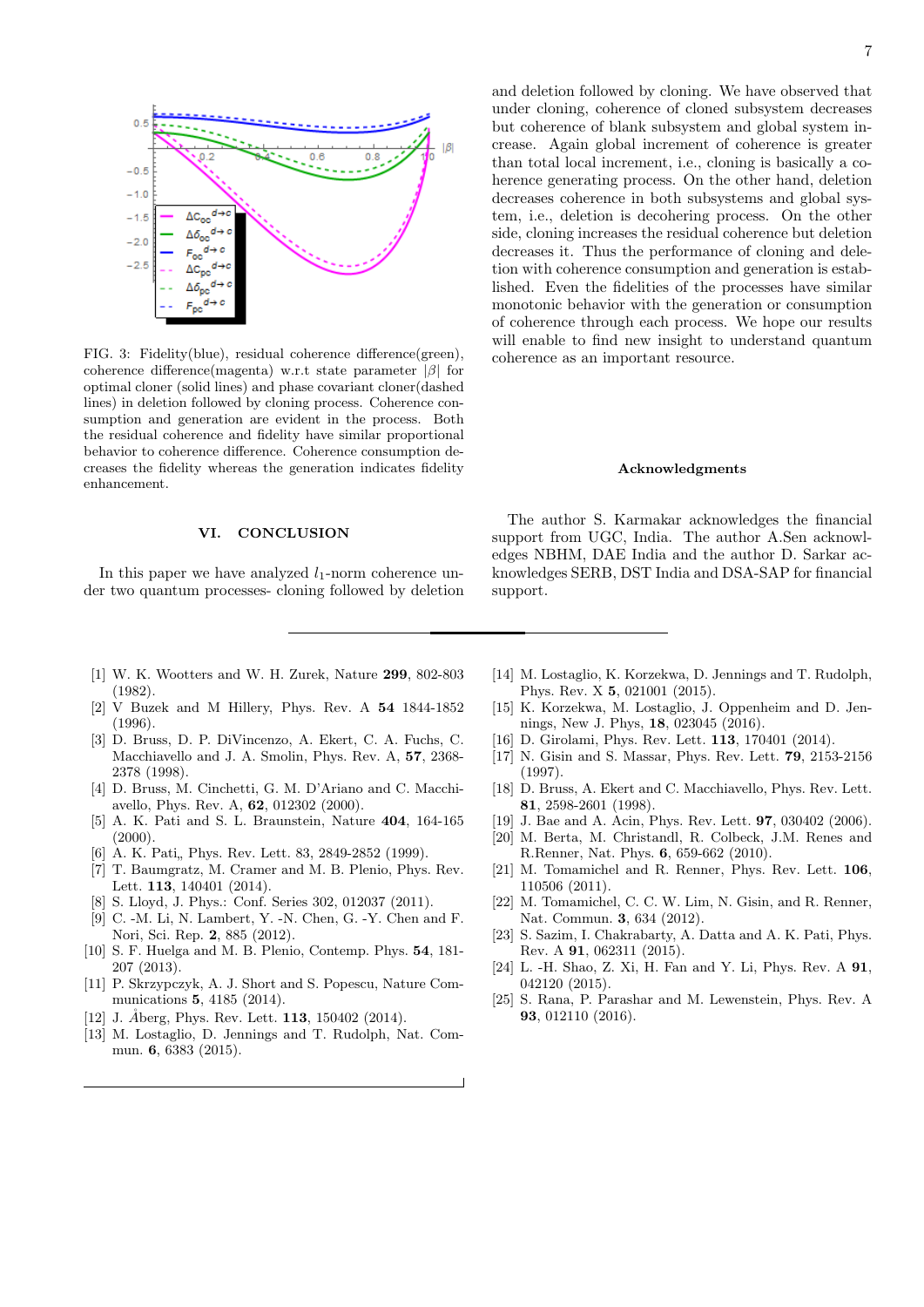# <span id="page-7-0"></span>Appendix A: Explicit expressions

Explicit expression of the coefficients of the cloned state  $\rho_{ab}^{clone}$  given in Eq.[\(8\)](#page-3-2):

$$
p_{00,00} = \alpha^2 \hat{a}^2 + \beta^2 \tilde{c}^2 + \alpha \beta (\hat{a} \tilde{c}^* \langle \tilde{C} | A \rangle + \hat{a}^* \tilde{c} \langle A | \tilde{C} \rangle) = \langle u_1 | u_1 \rangle
$$
  
\n
$$
p_{01,01} = \alpha^2 b_1^2 + \beta^2 \tilde{b}_2^2 + \alpha \beta (b_1 \tilde{b}_2^* \langle \tilde{B}_2 | B_1 \rangle + b_1^* \tilde{b}_2 \langle B_1 | \tilde{B}_2 \rangle) = \langle v_1 | v_1 \rangle
$$
  
\n
$$
p_{10,10} = \alpha^2 b_2^2 + \beta^2 \tilde{b}_1^2 + \alpha \beta (b_2 \tilde{b}_1^* \langle \tilde{B}_1 | B_2 \rangle + b_2^* \tilde{b}_1 \langle B_2 | \tilde{B}_1 \rangle) = \langle v_2 | v_2 \rangle
$$
  
\n
$$
p_{11,11} = \alpha^2 c^2 + \beta^2 \tilde{a}^2 + \alpha \beta (c \tilde{a}^* \langle \tilde{A} | C \rangle + c^* \tilde{a} \langle C | \tilde{A} \rangle) = \langle u_2 | u_2 \rangle
$$
  
\n
$$
p_{00,01} = p_{01,00}^* = \alpha^2 \tilde{a} b_1^* \langle B_1 | A \rangle + \beta^2 \tilde{b}_2^* \tilde{c} \langle \tilde{B}_2 | \tilde{C} \rangle + \alpha \beta (\tilde{a} \tilde{b}_2^* \langle \tilde{B}_2 | A \rangle + b_1^* \tilde{c} \langle B_1 | \tilde{C} \rangle) = \langle v_1 | u_1 \rangle
$$
  
\n
$$
p_{00,10} = p_{10,00}^* = \alpha^2 \tilde{a} b_2^* \langle B_2 | A \rangle + \beta^2 \tilde{b}_1^* \tilde{c} \langle \tilde{B}_1 | \tilde{C} \rangle + \alpha \beta (\tilde{a} \tilde{b}_1^* \langle \tilde{B}_1 | A \rangle + b_2^* \tilde{c} \langle B_2 | \tilde{C} \
$$

where  $|u_1\rangle = \alpha \hat{a}|A\rangle + \beta \tilde{c}|\tilde{C}\rangle$ ,  $|u_2\rangle = \alpha c|C\rangle + \beta \tilde{\hat{a}}|\tilde{A}\rangle$ ,  $|v_1\rangle = \alpha b_1|B_1\rangle + \beta \tilde{b_2}|\tilde{B_2}\rangle$ ,  $|v_2\rangle = \alpha b_2|B_2\rangle + \beta \tilde{b_1}|\tilde{B_1}\rangle$ 

Explicit expression of the coefficients of the state  $\rho_{ab}^{c \to d}$  given in Eq.[\(14\)](#page-3-3):

$$
r_{00,00} = \alpha^{2}\hat{a}^{2} + \beta^{2}\tilde{c}^{2} + \alpha\beta(\hat{a}\tilde{c}^{*}\langle A_{1}|A_{0}\rangle + \hat{a}^{*}\tilde{c}\langle A_{0}|A_{1}\rangle)
$$
  
\n
$$
r_{01,01} = \alpha^{2}b_{1}^{2} + \beta^{2}\tilde{b}_{2}^{2} + \alpha\beta(b_{1}\tilde{b}_{2}^{*}\langle\tilde{B}_{2}|B_{1}\rangle + b_{1}^{*}\tilde{b}_{2}\langle B_{1}|\tilde{B}_{2}\rangle)
$$
  
\n
$$
r_{10,10} = \alpha^{2}(b_{2}^{2} + c^{2} + b_{2}c^{*}\langle A_{3}|B_{2}\rangle + b_{2}^{*}c\langle B_{2}|A_{3}\rangle) + \beta^{2}(\tilde{a}^{2} + \tilde{b}_{1}^{*} + \tilde{a}^{*}\tilde{b}_{1}\langle A_{2}|\tilde{B}_{1}\rangle + \tilde{a}\tilde{b}_{1}^{*}\langle\tilde{B}_{1}|A_{2}\rangle)
$$
  
\n
$$
+ \alpha\beta(b_{2}\tilde{a}^{*}\langle A_{2}|B_{2}\rangle + b_{2}^{*}\tilde{a}\langle B_{2}|A_{2}\rangle + b_{2}^{*}\tilde{b}_{1}\langle\tilde{B}_{1}|B_{2}\rangle + b_{2}^{*}\tilde{b}_{1}\langle B_{2}|\tilde{B}_{1}\rangle + c^{*}\tilde{a}\langle A_{3}|A_{2}\rangle + c\tilde{a}^{*}\langle A_{2}|A_{3}\rangle + c^{*}\tilde{b}_{1}\langle A_{3}|\tilde{B}_{1}\rangle + c\tilde{b}_{1}^{*}\langle\tilde{B}_{1}|A_{3}\rangle)
$$
  
\n
$$
r_{00,01} = r_{0,00}^{*} = \alpha^{2}(\hat{a}b_{1}^{*}\langle B_{1}|A_{0}\rangle + \beta^{2}\tilde{b}_{2}^{*}\tilde{c}\langle\tilde{B}_{2}|A_{1}\rangle + \alpha\beta(\hat{a}\tilde{b}_{2}^{*}\langle\tilde{B}_{2}|A_{0}\rangle + b_{1}^{*}\tilde{c}\langle B_{1}|A_{1}\rangle)
$$
  
\n
$$
r_{00,10} = r_{10,00}
$$

<span id="page-7-1"></span>Explicit expression of the coefficients of the state 
$$
\rho_{aa'}^{d \to c}
$$
 given in Eq.(23):

$$
m_{00,00} = \alpha^2 \hat{a}^2 + \beta^2 \tilde{c}^2
$$
  
\n
$$
m_{01,01} = \alpha^2 b_1^2 + \beta^2 \tilde{b}_2^2
$$
  
\n
$$
m_{10,10} = \alpha^2 b_2^2 + \beta^2 \tilde{b}_1^2
$$
  
\n
$$
m_{11,11} = \alpha^2 c^2 + \beta^2 \tilde{a}^2
$$
  
\n
$$
m_{00,01} = m_{01,00}^* = \alpha^2 \hat{a} b_1^* \langle B_1 | A \rangle + \beta^2 \tilde{b}_2^* \tilde{c} \langle \tilde{B}_2 | \tilde{C} \rangle
$$
  
\n
$$
m_{00,10} = m_{10,00}^* = \alpha^2 \hat{a} b_2^* \langle B_2 | A \rangle + \beta^2 \tilde{b}_1^* \tilde{c} \langle \tilde{B}_1 | \tilde{C} \rangle
$$
  
\n
$$
m_{00,11} = m_{11,00}^* = \alpha^2 \hat{a} c^* \langle C | A \rangle + \beta^2 \tilde{a}^* \tilde{c} \langle \tilde{A} | \tilde{C} \rangle
$$
  
\n
$$
m_{01,10} = m_{10,01}^* = \alpha^2 b_1 b_2^* \langle B_2 | B_1 \rangle + \beta^2 \tilde{b}_1^* \tilde{b}_2 \langle \tilde{B}_1 | \tilde{B}_2 \rangle
$$
  
\n
$$
m_{01,11} = m_{11,01}^* = \alpha^2 b_1 c^* \langle C | B_1 \rangle + \beta^2 \tilde{a}^* \tilde{b}_2 \langle \tilde{A} | \tilde{B}_2 \rangle
$$
  
\n
$$
m_{10,11} = m_{11,10}^* = \alpha^2 b_2 c^* \langle C | B_2 \rangle + \beta^2 \tilde{a}^* \tilde{b}_1 \langle \tilde{A} | \tilde{B}_1 \rangle
$$